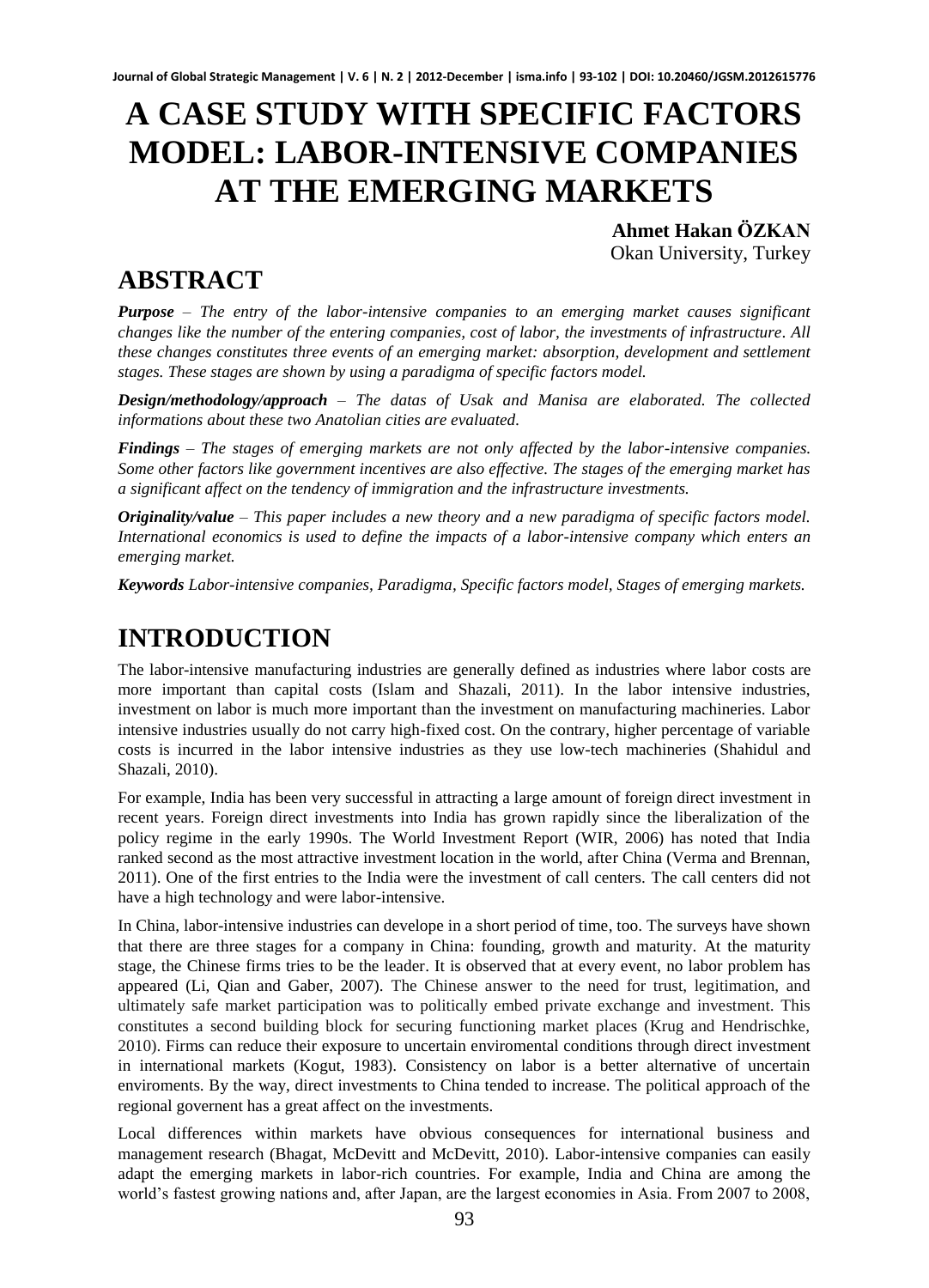China's economic growth rate exceeded 11 per cent while India's growth rate increased to around 9 percent (Chang, 2011). The skill of the workforce is a dominant input of a manufacturing system (Caves, Christensen and Erwin, 1982). Degree of skill is recognized as an effective driving force for enhancing manufacturing performance (Shahidul and Anwar, 2007). It is evident that China and India both have labor with enough skills.

At this study, the entry of labor-intensive companies to an emerging market will be elaborated. Labor will be a constraint. The people with the required qualifications will be accepted as labor. Structural unemployment will be existing. For a better elaboration, a paradigma of Specific Factors Model will be used. Two Turkish cities, Usak and Manisa, are taken as samples and observed. The paradigma is constructed upon the results of these observations.

### Paradigma of Specific Factors Model

The specific factors model leads to increasing opportunity costs because of the law of diminishing returns (Chacholiades, 1990). Specific factors model has three factors of production: labor (L), capital (K) and land (T for terrain). Manufacturers can choose to use land or capital, but labor is a must and it is called the mobile factor (Krugman and Obstfeld, 1994).

Paradigma of the specific factors model will be used to elaborate an emerging market where labor is a constraint. The emerging markets with labor constraint have three events: absorption stage, development stage, settlement stage. At the absorption stage, a rush to the emerging market will start. During this rush, the labor of the market will be absorbed by the new companies and the wages will rise. At the development stage new immigrations will come, new investments of infrastructures will be made, suppliers will enter the market. At the settlement stage, the companies will start to use scale economies, some of the existing companies will be eliminated and various new sectors will appear, new investments on education and health will be made.

The three stages of the emerging markets starts with the impact of a factor which encourages the companies to enter the market. This factor is called the trigger factor. This trigger factor can be a government policy, an incentive or a reputable company which enters the market. The trigger factor has to change the expectations of the other companies. The companies with new expectations tends to get a share from the emerging market.

### Absorption Stage

The affects of the new companies entering the market can be seen on Figure I. To show the affects on the labor market we can use a diagram which is similar to the one used by Paul Samuelson and Ronald Jones. The labor-intensive working companies and the other companies will be compared to each other.



#### **Figure 1.** Labor Market After New Entries

Wages are shown on the lines on the both side. It increases upwards. Labor used in the labor-intensive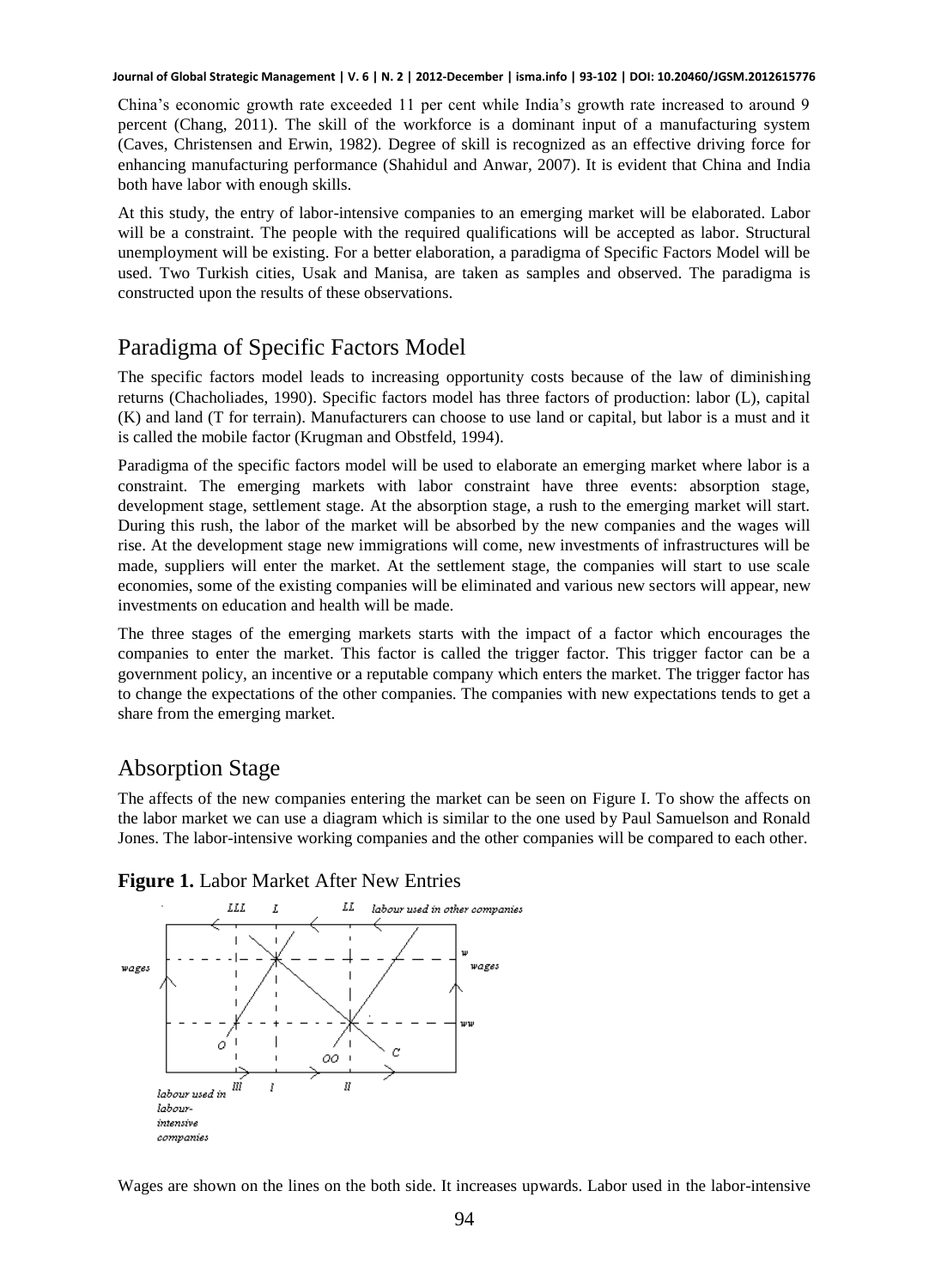companies is shown on the horizontal line at the bottom. It increases to the right. Labor used in the other companies is shown on the horizontal line at the top and it increases to the left. C is the labor demand of the labor-intensive companies. O and OO are the labor demand of other companies. The point where the labor demand line of labor-intensive companies and the labor demand line of the other companies correspond, is the balance point. As the labor market is closed at this event, the labor supply will be fixed. Thus labor demands will shape the labor market.

The labor market is assumed to be at the balance where C and OO corresponds at first. But this balance point will be changed as new companies enter the market. New expectations and "follow the leader affect" will bring some new entries. The labor demand of the other companies excluding the laborintensive ones will increase by the way. New labor demand of the other companies will be like O and the balance point will be at the intersecting point of C and O. The new balance point points a higher wage and more labor for the other companies. The wage is the same for all of the companies. But the labor employed changes adversely. As the labor of the other companies increases, the labor of the labor-intensive companies decreases. l point shows a lower labor quantity for the labor-intensive companies and a higher labor quantity for the other companies comparing to II. The quantity of the other companies are shown with L and LL. L shows a higher labor quantity comparing to LL.

The reason of assuming the labor market closed is the unability of changing the labor quantity in the short term. In the long term immigrations affect the labor supply and the wages are expected to fall. This expectation of the market can also affect the expectation of the labor-intensive markets. It is mostly observed that labor-intensive companies take action with the expectation of the recent wages to arise again. Therefore the expectations of the labor-intensive companies will give the market a new sight.

The wages of labor-intensive companies are still at the level of ww, but the labor employed quantity is at the level of lll, instead of I. The reason of trying to keep the wages at the level of ww is the strong belief of the labor-intensive companies in the rigidity of the wages. Rigidity will not let the wages to diminish again and the expectations of the labor will be renovated. Especially the companies with high turnover will be affected more. The employees of these companies will try to move to the other companies due to the changing expectations. At the companies with low turnover, the new employees with higher wages will resist to quit. This will form a dualist structure. This kind of dualist structures are against the principles of the corporational companies. Therefore, the wages of the labor-intensive companies cannot be changed easily.

The new balance point means more labor for the other companies and less labor for the labor-intensive companies. The labor-intensive companies expect the labor market to expand. But as the wages are fixed at ww level, the change at the labor supply is unpredictable. It can be predicted by observing the conditions of the region. If the wages are satisfactory at the region, then new immigrations will come.

The expansion path of a labor-intensive company is shown on Figure 2.

### **Figure 2. Expansion path of a labor-intensive company**



The reasons of the stair like curve can be explained by the dependency of labor employing with the capital. For example, for a call center, a plan and the equipments will be necessary to start the business.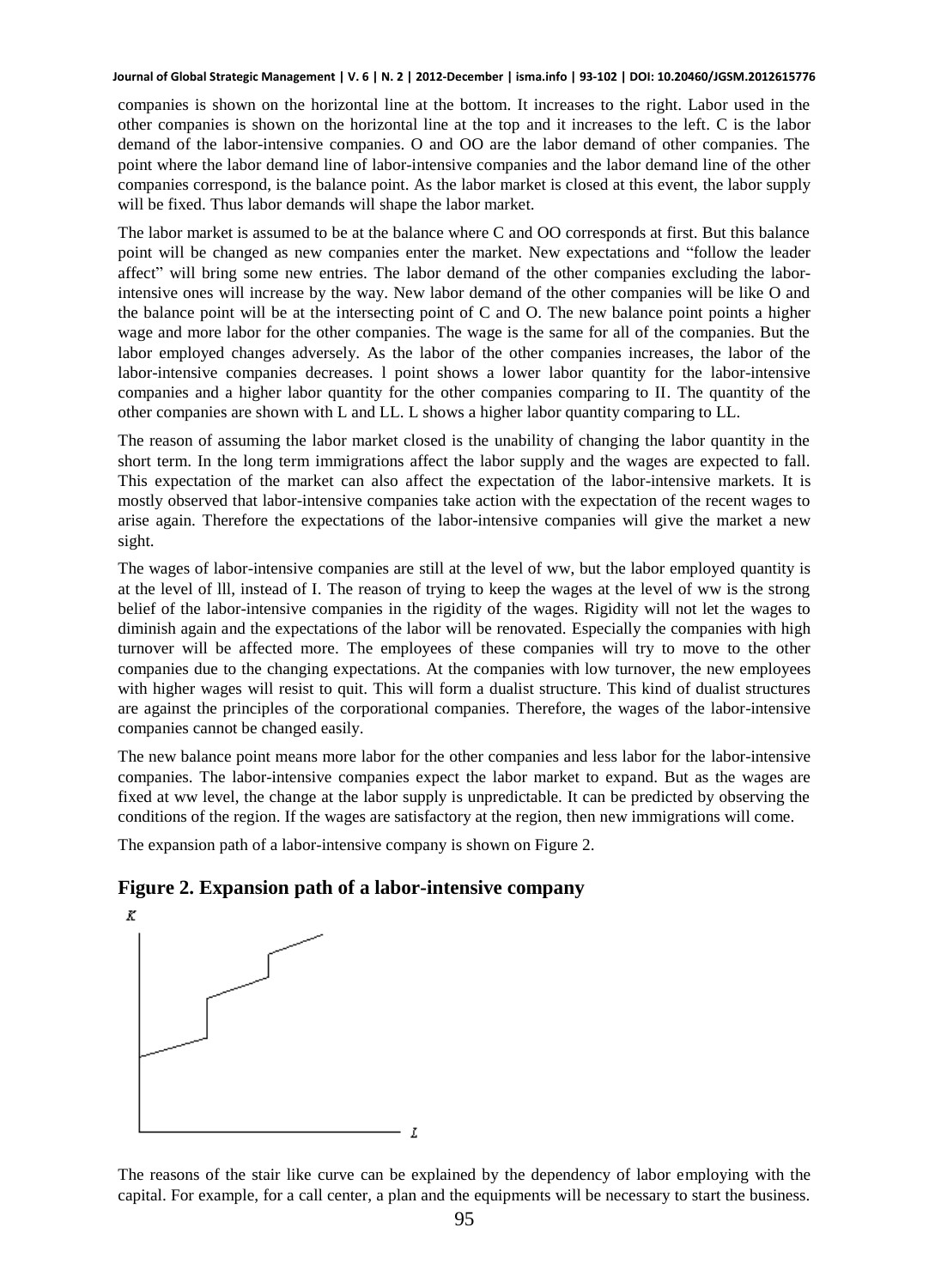For this reason the curve starts from the capital line. Any labor employed will bring some extra costs like computer, desk..etc These costs will be met by using capital. So the capital used will increase with the labor used. After a point, there will be no room for a new labor and a new flat or a building will be rent. This new cost will cause a vertical rise on the curve.

This situation and the spreads can be shown by using the classical indifference curves. The indifference curves will look like Figure 3.



### **Figure 3. Indifference curves of a labor-intensive company**

On figure 3, more details can be seen. For example a new plant can be established with 10.000 TL and capacity of 5 people. The plant can start working only by paying at least 10.000 TL, and it can start with 5 employees. According to the graphic it can start with 2 people and the work of 3 people can be replaced by paying 5.000 TL. This replacements actually does not mean doing the necessary work by making payments. It is the cost of the lacking work of 3 people. The opportunity cost of 3 people is 5.000 TL.

The new curves take place at first at the right side and a little bit upper side of the recent one. The spread curves are at the upper side and a little bit right side of the recent one. Each curve shows a different amount of production. The complete graphic is shown on Figure 4.



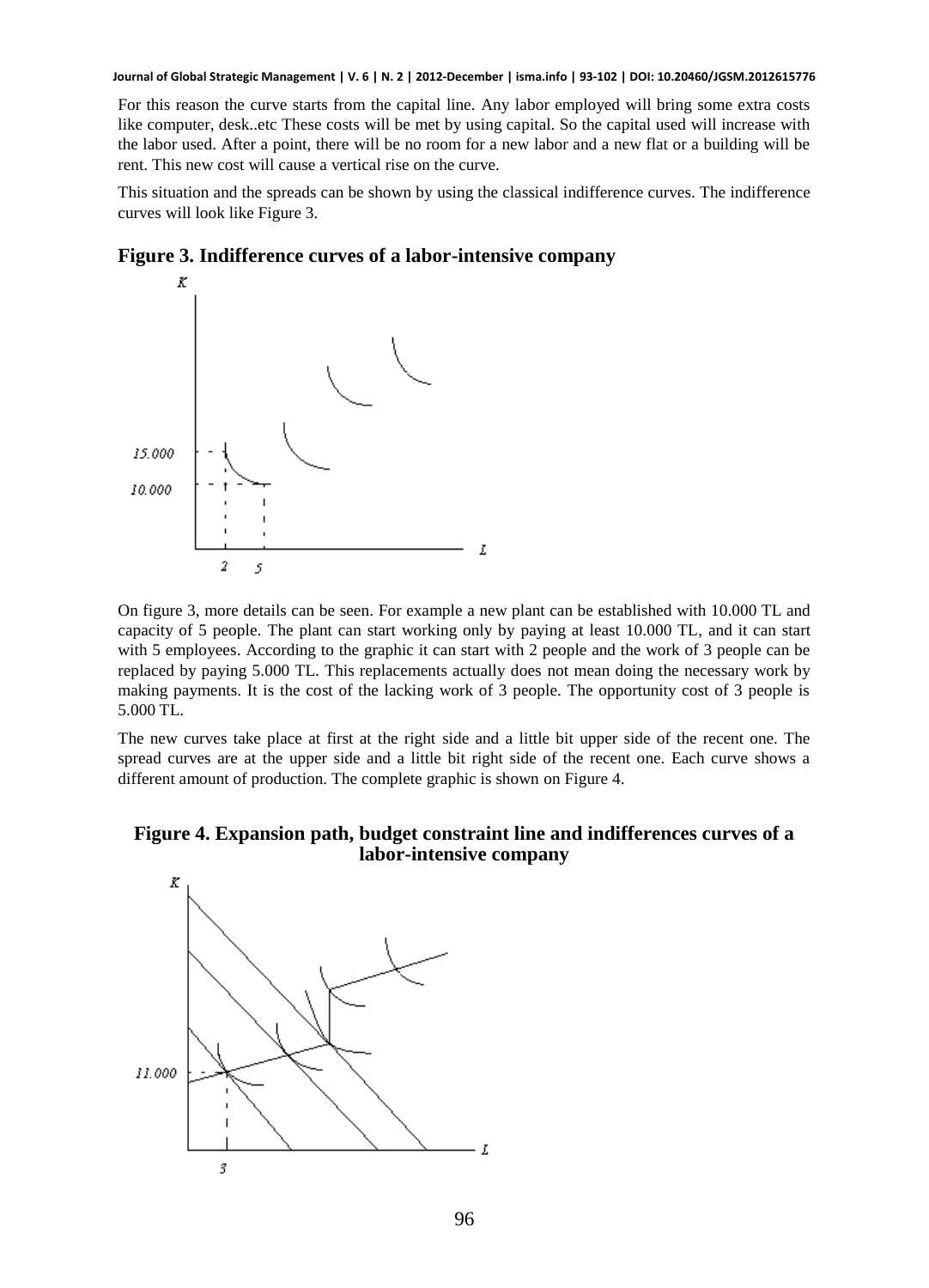The balance point will be the intersecting point of the budget constraint and the isoquant curves. The new plant will use 3 units of labor and 11.000 units of capital. Because this is the optimum point. The minimum number of the necessary labor is 2. But employing 1 more labor will diminish the use of capital and 4.000 units will be saved. Employing 2 more labors will bring a saving of 1.000 units. It is not worth employing 2 more labors. The company has to carry the opportunity cost of 1.000 TL if the unit of capital is taken in TL.

The labor cannot be substituted by capital at all of the labor-intensive companies or it is possible to substitute to a certain level. The capital amounts of the isoquant curves just show the opportunity costs of using less labor. There is nothing that capital can buy to replace the labor at the beginning. Labor is the first necessary factor and capital is the second necessary factor. Land is necessay only during the establishment.





The labor supply and labor demand of the companies are shown on Figure 5. The labor supply and demand balance graphic of the labor-intensive companies is on the left. The labor supply is at first on the line of L. But after the new entries it moves to LL. The employees prefer to work at the other companies instead of the labor-intensive companies at the same level of wages. Because the laborintensive companies requires harder working than the other companies. The labor-intensive companies reduce their labor demand and the demand line moves from M to MM.

With the new entry of the companies, labor demand of the market will increase. The reduced part of the labor is absorbed by the new companies and they will be increasing their labor quantity to L1. The quantity of the labor will diminish to L2 from L1 at the labor intensive companies. As staying on the L1 point will cause a higher wage, the labor-intensive companies diminish their demand to keep the balance at the same wage level. The first mover companies will try to employ the most qualified labor. But qualifications of the labor is still a constraint.

The amount of labor supply used by the other companies is shown on the right with S and the demand of labor is shown with D. The labor demand will move to DD and the labor supply will move to DD with the affect of the absorption. Decisively, the labor-intensive companies uses labor at the amount of L2 and the others use the labor at the amount of L1.

The market, the labor-intensive company started its business in, is actually an emerging market. The other companies require more employees to grow. Emerging markets have low entry barriers and high returns. Therefore more companies will enter the market and the existing companies will keep growing.

The companies which entered the market before the others will have first mover advantages, like the qualified labor. By the way, the first-mover companies will eliminate the new companies. The emerging markets will induce the labor of the small cities to move to the region. The immigration and the exiting companies due to the faster growth of the supply than the demand, will form a new source for the labor-intensive markets.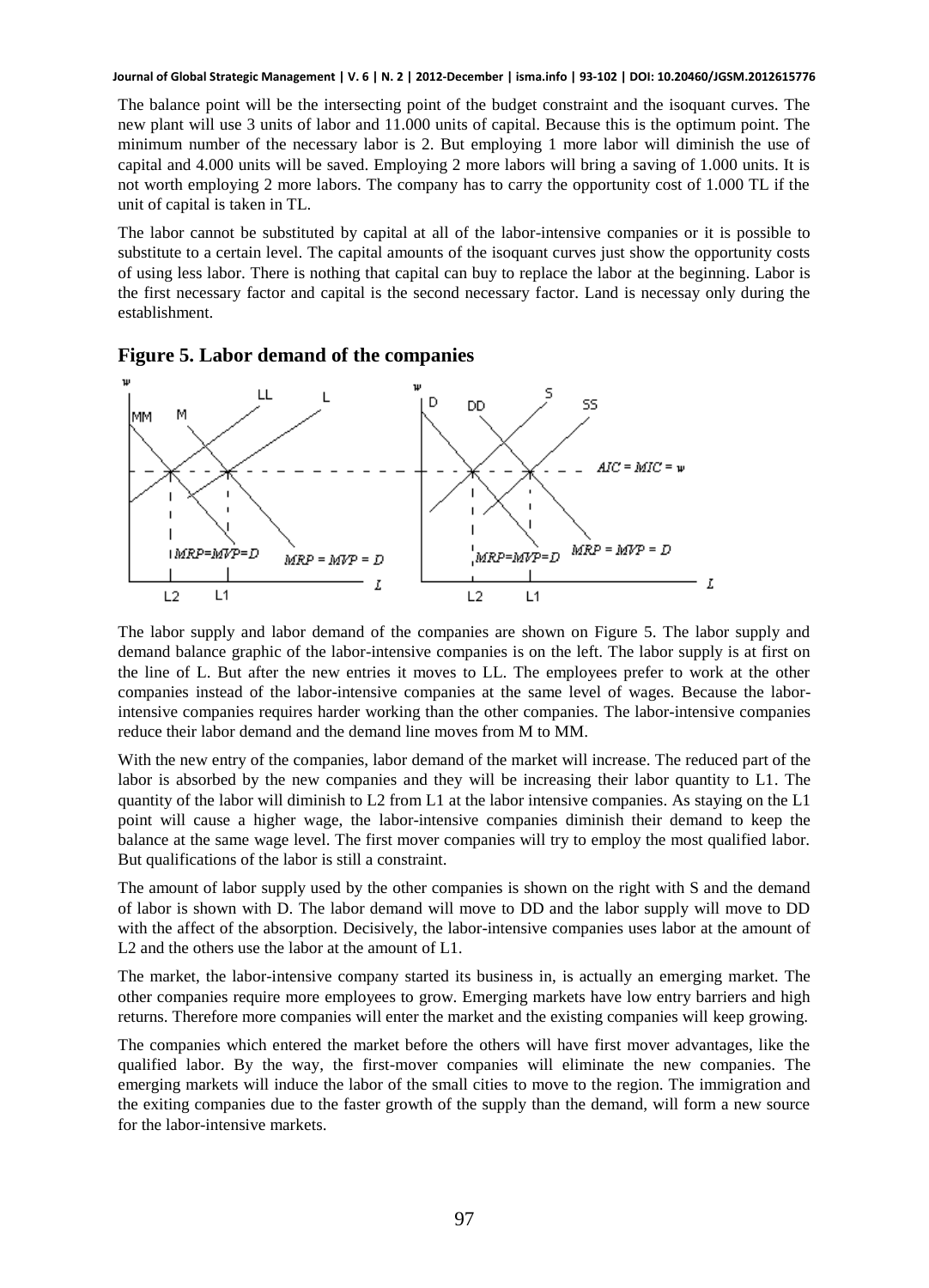### Development Stage

At the development stage, the market will be expanding. The companies will grow and require more labor. The labor will be more and adequate after the immigrations. The infrastructure of the region will also be developed and new investments of the government will be made to keep growing. At this stage, the labor-intensive companies determine the level of the wages and other companies also use the same level.

On Figure 6, the expansion of the market can be realized on both sides. The reason of this expansion is the higher capacity of the labor market due to the immigrations. By the way more labor will be required by both labor-intensive and the other companies. The labor demand of the labor-intensive companies will be higher than the others when the wages are under the required wage level of the labor-intensive companies. Therefore the labor-intensive companies will determine the level of the wages at the required level and keep their labor demand consistent with the labor demand of the other companies.





The market will be balanced at the required wage level of the labor-intensive companies. The required wage level is the highest level of the wages which the labor-intensive companies are ready to pay. The labor-intensive companies will not demand more labor after this point.

The companies can employ the labor at the necessary amount by paying the same level of wages as it is seen on Figure 7. This employment level is enough for the labor-intensive companies to maximize their profits. The supply level is fixed at the level of S which maximizes the profit. The wages are also fixed at the level of w1.



**Figure 7. The labor demand of the labor-intensive companies at the settlement** 

The labor-intensive companies increases their labor demand from LL to L with the increasing labor supply and the quantity of the labor employed will move from L2 to L1. The companies will reach their maximum capacity and the supply level will be equal to S. The labor demand of the labor-intensive companies will be moving from MM to M and the profit of the corporations will be maximized. The expansion path of the labor-intensive companies will be followed and the companies will start growing.

labor used in labor intensive companies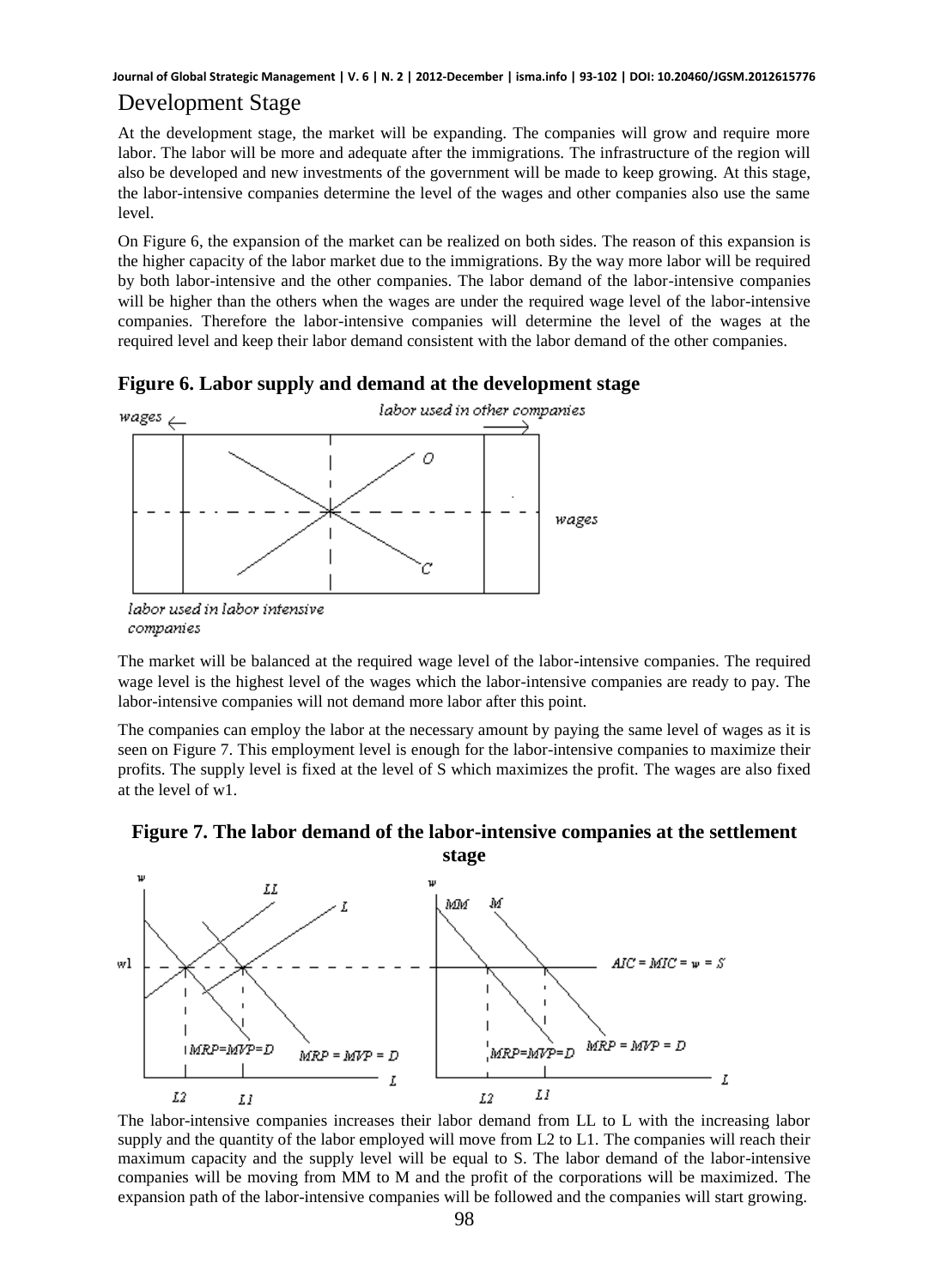### Settlement Stage

The immigrations keep on coming and at the settlement stage there is more labor than necessary. The survivor companies will be eliminating the others and enjoy scale economies. The huge corporations are supported by the government and the infrastructure investments will continue.



**Figure 8. The labor balance of the companies at the settlement stage** 

Weak companies exit the market at the settlement stage. By the way the existing companies will receive advantage on employing. With the impact of the scale economies, the survivor companies will be able to gain an extra income which is equal to the difference between w1 and w2. The labor-intensive companies may not be the leader of the sector, but they will be one of the unique employer companies. Thus they will have the power to determine the level of the wages, together with the other significant corporations, and they will prefer the level of w2 instead of w1. The level of w2 is the minimum level which keeps the employees working efficiently.

### Evidence from Turkey

The three stages of the emerging markets are determined by observing Usak and Manisa. Between 2000 and 2009, Usak has passed from absorption stage to development stage and Manisa has passed from development stage to settlement stage.

#### **Table 1. Population Changes of Manisa and Usak**

|      | Manisa            | Usak |
|------|-------------------|------|
| 2000 | 1.260.169 322.313 |      |
| 2008 | 1.316.750 334.111 |      |
| 2009 | 1.331.957 335.860 |      |

**Source:** TUIK, 2009.

As seen on the Table.1, the population of these two cities are tended to increase, even though the population of the cities which are located around these two cities are tended to decrease. Immigration of these cities are seen on Table 2.

| Table 2. Immigrations of Manisa and Usak |  |
|------------------------------------------|--|
|                                          |  |

|      |                       | Manisa   | Usak     |
|------|-----------------------|----------|----------|
| 2000 | Immigration (number)  | 3.687    | $-2.058$ |
|      | Immigration (percent) | 0,321    | $-0.69$  |
| 2009 | Immigration (number)  | $-5.481$ | $-951$   |
|      | Immigration (percent) | -0.411   | $-0.251$ |

**Source:** TUIK, 2009.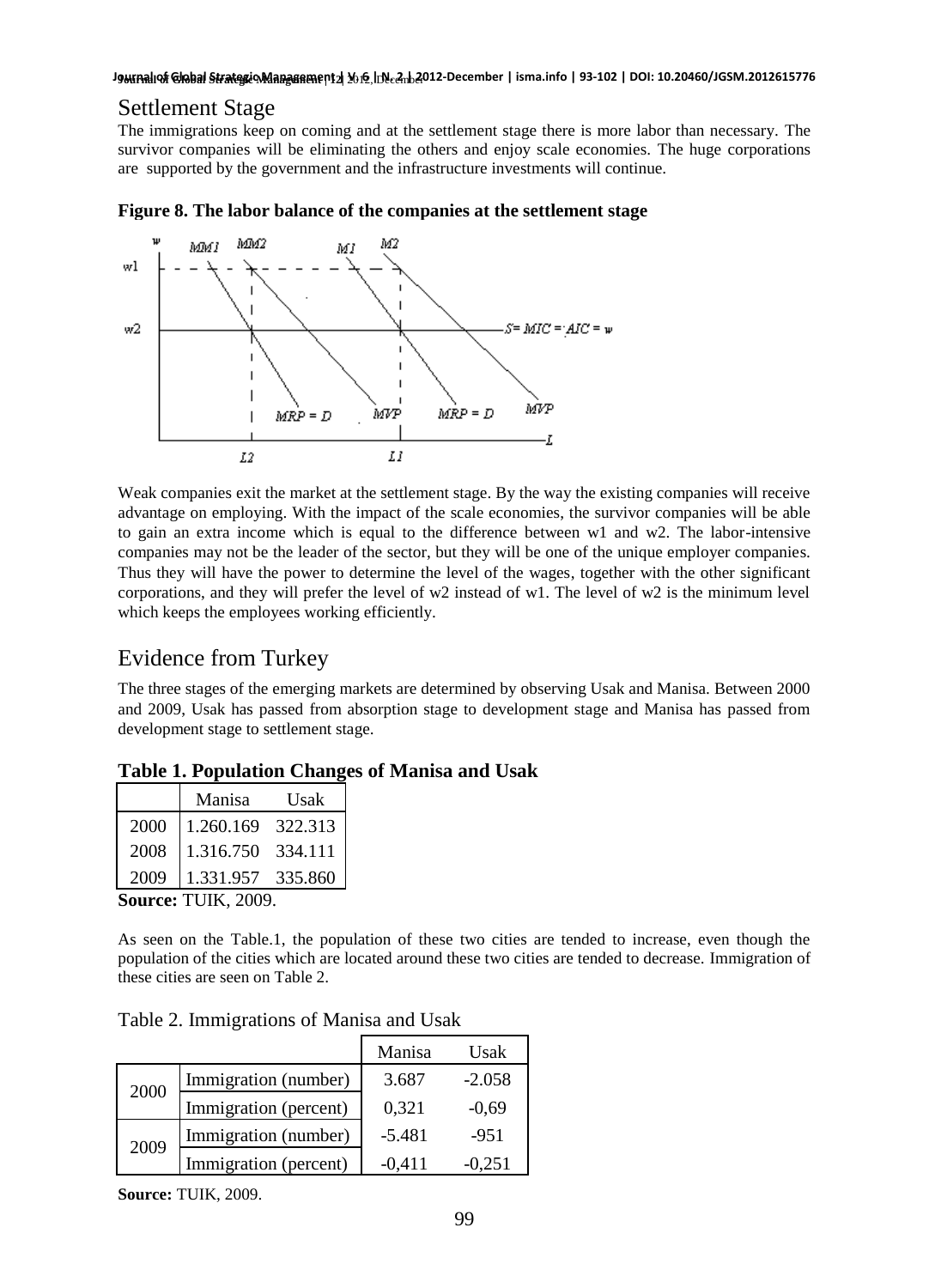The population growth of Manisa is %11,5 and the population growth of Usak is %5,2 (TUIK, 2009). Manisa was taking immigration in 2000. In 2009 Manisa started to give immigration. Manisa was at the development stage in 2000 and taking immigrations. In 2009, with the affect of the settlement stage, the opportunity of employment reduced and Manisa started to give immigration. Usak is in transition from absorpment stage to development stage. The immigrations from Usak started to decrease.

The absorption stage of Manisa was before 2000. Vestel was the first company who entered the market in 1984 and it is followed by the other companies. In 2000, Manisa was at the development stage and taking immigrations from the other cities. In 2009, there is more labor than necessary and Manisa is at the settlement stage. The survivor companies are enjoying their scale economies and determining the wages. For example, Vestel is enjoying the scale economies.

The transition of the stages was so fast and effective in Manisa, due to the government incentives. Between 2004 and 2008, 50 entries were enjoying government incentives and Manisa was at the 8th place with the 651.500.000 USD of investment in Turkey. 651.600.000 USD was just the amount of the money invested by these 50 corporations. In 2009, this amount reached 926.924.000 TL with 58 corporations (T.C.Zafer Kalkınma Ajansı and DPT, 2010).

Usak was at the absorption stage in 2000. After the government incentives, some labor-intensive companies are located in Usak. In 2009, 18 entries were enjoying government incentives with 51.080.000 TL. If it is compared to Manisa, after dividing the amount of the investments to the number of the pople employed, the entering companies to Usak are more labor-intensive. Investment per employee is 410.000 TL for Manisa. On the other hand investment per employee is 136.000 TL for Usak (T.C.Zafer Kalkınma Ajansı and DPT, 2010). The labor-intensive companies prefer Usak. Because it is at the development stage. For example, Metis, which is acquired by Teleperformance, started to operate in Usak. This company focuses on call center services and it is a labor-intensive corporation.

Usak has taken immigration from Afyonkarahisar, Balikesir, Bilecik, Bursa, Denizli, Eskisehir, Konya, Izmir, Isparta, Kutahya, Manisa and Usak between 2008 and 2009. The amount of the immigrations is 4.909 people; 363 people from Afyonkarahisar, 161 people from Balıkesir, 21 people from Bilecik, 171 people from Bursa, 634 people from Denizli, 143 people from Eskisehir, 207 people from Konya, 1.315 people from Izmir, 107 people from Isparta, 784 people from Kutahya, 1.003 people from Manisa (TUIK, 2009).

"BALO" is planned by the Manisa Trade and Industry Chamber. "BALO" is a logistic project which is about the west Anatolian Organisations. Especially a new freight village is planned to be constructed in Usak by the government with the assistment of TCDD, which is an institution of government. Zafer international airport is another project for Usak, Afyonkarahisar and Kutahya (T.C.Zafer Kalkınma Ajansı and DPT, 2010).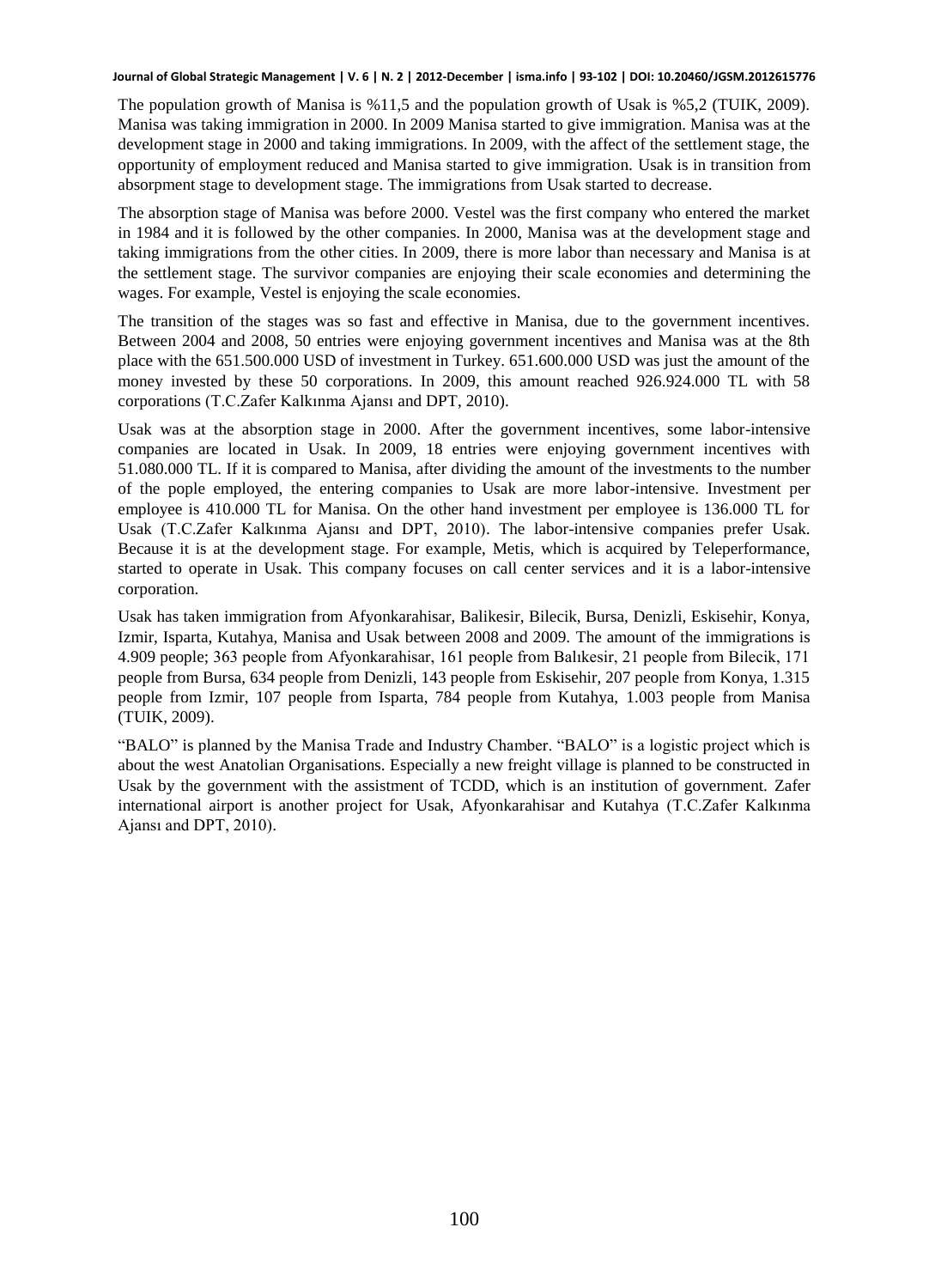# **CONCLUSION**

The political strategies of the governments has a great affect on the investments. In Anatolia, there are some effective government incentives. In 2009, 10 foreign corporations entered to the market of Usak and 65 foreign corporations entered to the market of Manisa. All of these entries were not enjoying the government incentives, but the government incentives encouraged many corporations to enter the market. The investors were expecting better profits from their investments at these cities. As the expectations of the investors were affected, the entries increased.

The specific factors model does not focus on the events. On the other hand, the markets do not change suddenly. The events of the changes must be diversified. The new paradigma, which focuses on the three events of the emerging markets and the labor-intensive companies at these emerging markets, can reflect the results of the events. Besides, the companies are classified like labor-intensive companies and the other companies under the term of labor is a constraint.

The new paradigma may not seem to be valid for Indian and Chinese markets, where labor is not a constraint. Anyway, it is not possible to say that labor is not a constraint in every region of these two countries. It may be better to say, the mobility of the labor is too strong, especially in China, due to the supporting of the government. As a result of this mobility, the transitions between the events of emerging markets may be too fast in these countries. Thus it may be difficult to observe and determine the three stages of emerging markets.